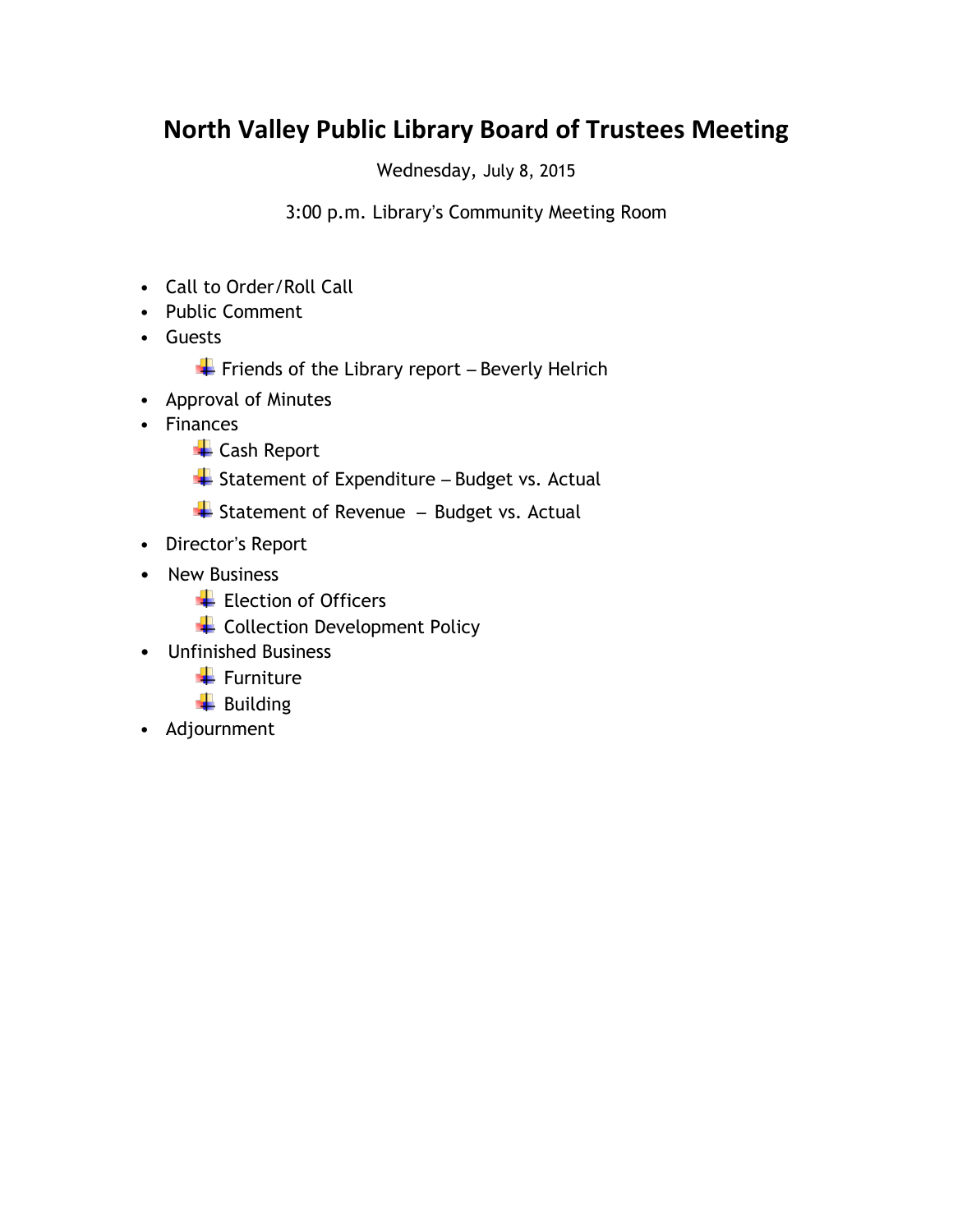## North Valley Public Library Board of Trustees Meeting

Wednesday, July 8, 2015 3:00 p.m. Library Community Room

Attending:

Alan Sponberg, Board member Patricia Meakin, Board member Victoria Howell, Board member Denise Ard, Library Director Guest: Leon Theroux

Meeting was called to order at 3:03 p.m. Joanne Charbonneau is out of town and Toba Winston absent due to an emergency. Alan is acting Chair in Joanne's absence.

Bev was absent so no report from Friends of the Library. A decision was made to table approval of last month's minutes until next meeting.

Financial Report: Denise explained that she did not include the building donations that appear on the Cash Report into the appropriation because it was collected for the proposal for a new building and it was restricted. Patricia said the building project was not to demolish this building but a remodel so that it could be spent on remodeling projects. Alan agreed that these donations could be spent on upgrades since the original plan was for a remodel.

Expenditures: There are still outstanding bills that will get paid from the last fiscal year budget, so the June reports will be amended after those bills are paid.

Revenue Report: Patricia cautioned that money from the forest service grant must be spent for the appropriate categories specified by the grant. Mary did not organize any programs last year that the grant could be used for, but she has until December to spend what remains. Patricia moved to accept the Financial Report, Victoria seconded. Motion passed unanimously.

Election of Officers: Alan stated that the board is required under the incorporation by-laws to have three officers, a Chairperson, a Vice Chairperson and a Secretary. Joanne is willing to stay on as chair for another year or so. Patricia motioned to accept Joanne as chair, Victoria seconded. Motion passed unanimously. Patricia moved to elect Victoria for Vice-chair, Alan seconded. The motion carried unanimously. Patricia is willing to be Secretary but has concerns about the Secretary being distracted during board business by having to take minutes. Some discussion ensued. Everyone but Joanne feels that it is optimum to have a non-board member taking minutes. Victoria moved for Patricia to be secretary, Alan seconded. Motion approved unanimously.

Joanne Charbonneau will remain Chairperson, Victoria Howell is now Vice Chairperson and Patricia Meakin is Secretary.

Collection Development Policy: The State Library wants our Collection Development Policy reviewed. Denise went through it, removed some irrelevant sections and added some new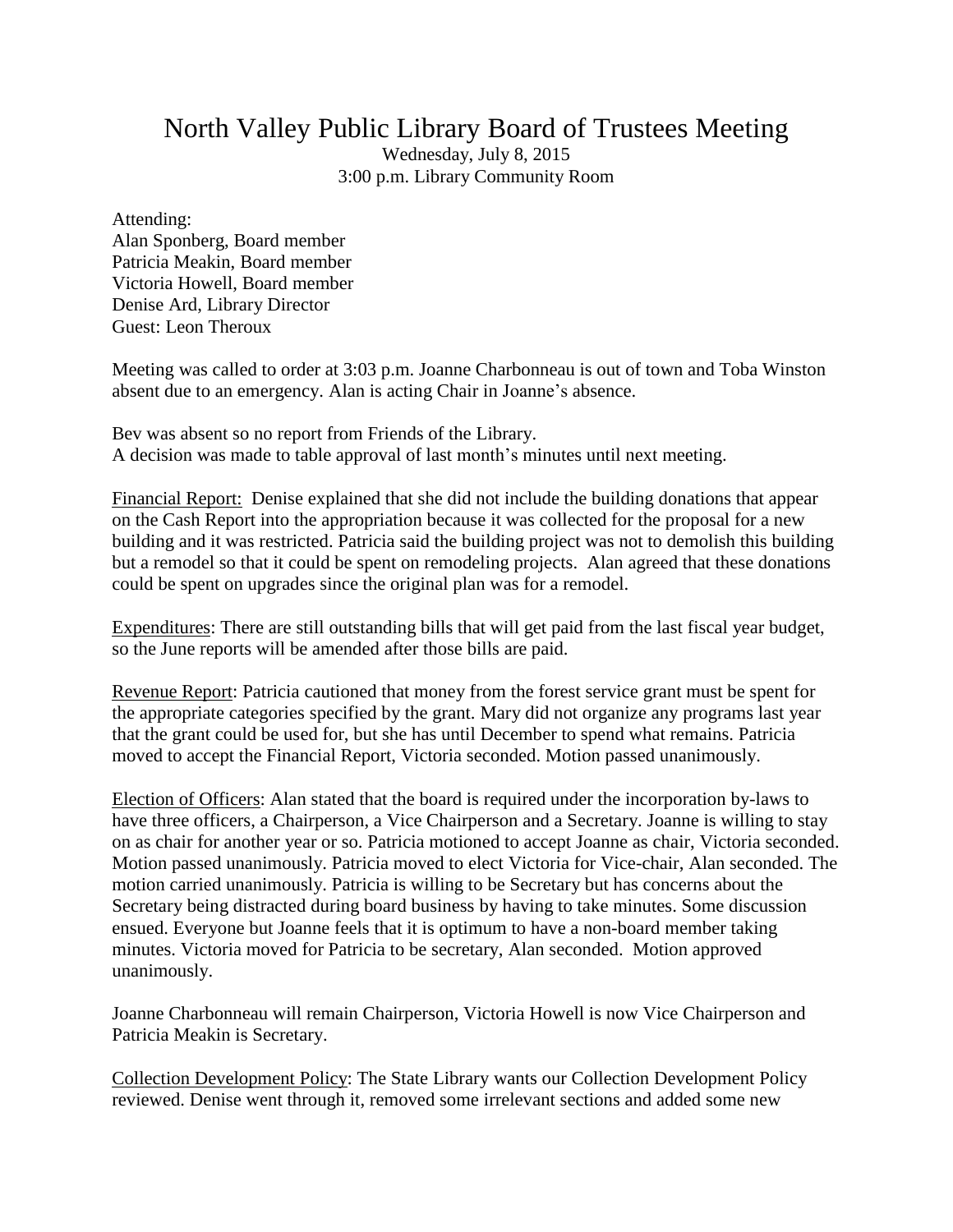portions. North Valley Public Library has a policy of updating and revising every three years as per State requirements. The State wants library boards to be familiar with procedure, policy and the mission statement. Victoria moved to accept the Collections Policy, Patricia seconded. No more discussion. Unanimously approved. Alan signed the document so it could be sent to the State Library.

Patricia will follow up with Regina to get up-to-date population numbers, all ages, for both the Stevensville and Lone Rock School Districts.

Director's Report: Kim will be retiring from Storyline in another year so there was discussion about whether to try for another grant to keep the program going, perhaps as a contract position. The board did ask the Foundation to fundraise for it. As Grant coordinator, Patricia needs time to oversee the writing of a grant. Patricia said the library will probably have to match the funding of whatever grant we get. No decision was made at this time.

Unfinished business: Toba and Patricia went furniture shopping, taking carpet samples with them. The plan is for 2 chairs in the community room and 2 chairs in the library. Patricia brought back material swatches. The salesperson at Bitteroot Furniture in Hamilton suggested getting high quality fabric with protective surface coating. All board members agreed on the brown swatch. Patricia will check with Bev for final approval and order the chairs. The store will deliver. Patricia also has a coffee table to donate, it just needs slate inserts instead of glass.

Building inspection: Denise reported on the random sampling for asbestos in the library ceiling tiles. The Montana Room and the storage room ceiling tiles behind the Community Room were asbestos free but many of the tiles in the Community room tested positive. Denise said the estimate for asbestos abatement in the Community Room has not yet arrived but will come by the end of the month. She will go ahead with planning and coordinating the asbestos removal above the circulation area and children's room.

Her goal is to schedule it starting September and have it happen in three phases; circulation/computer area, children's room floor and ceiling and community room. The bids do not include final air clearance, which would be done by a separate company. Patricia wondered if asbestos spores were still found in the air after the cleaning, would the cleaning company take care of that and was it included in the bid.

New ceiling tiles will cost about \$1,600 for the children's room and the circulation room. Some concern on what is above the ceiling tiles in the computer area and what to do about it. Patricia moved that the library go ahead with asbestos removal, ceiling tiles and carpeting replacement and if the cost stays below \$20,000, Denise can decide the scheduling of when to take care of this. Victoria seconded. Unanimously approved. If the library has to close due to replacing the ceiling in the circulation area, employees will still get paid.

Patricia noted that the Northwest Energy Grant can only be used once so the lighting projects should be considered soon. The grant money must be used by end of 2016.